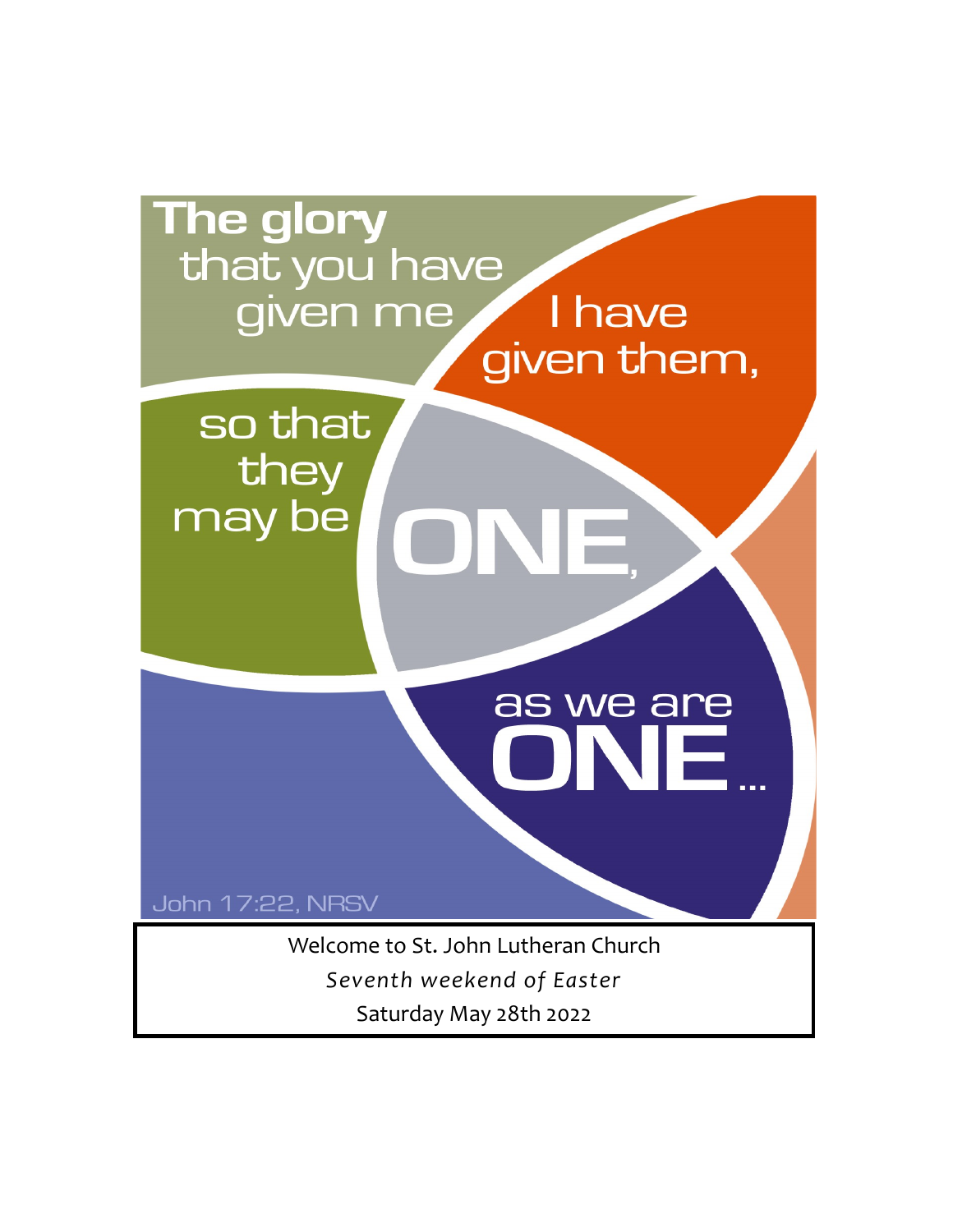

www.stjohnwilliston.org 419-836-5514

-------------------------------------------------------------------------

Seventh Weekend of Easter \* May 28th, 2022 -------------------------------------------------------------------------

### PRELUDE ANNOUNCEMENTS

## **OPENING SONG Settlem Spirit Touching Spirit Touching Spirit Touching Spirit**

In our worship we find new communion. In our worship our spirits join in union. In our worship our voices sing praise To the Father above for his wonderful love. It's his Spirit touching spirit that I love. It's his Spirit touching spirit that changes my heart. When our spirits combine, his love becomes mine, and his Spirit can live in my heart.

### WE CONFESS OUR DOUBTING HEARTS

Jesus, we have often acted like your disciples. We are afraid to believe you, ashamed of our lack of conviction, and frozen by our indecision. We fail to see the evidence of your great love for us, and we constantly ask you to provide more proof. Loving Savior, forgive our doubt. Forgive us when we forget how you died a criminal's death to free us from the bonds of sin and evil. Help us to live every day in the freedom and love of Easter. Hear us, Jesus.

Time for silent reflection

# WE HEAR THE GOOD NEWS OF GOD'S NEVER-ENDING LOVE!

Leader: People of God, on the cross our Lord Jesus Christ has defeated death and has given us new life. The glory of Easter is reflected in the way that God shows us love. You and I are called to reflect the love of the Savior to those around us. God calls us to pray without ceasing, to love each other in confidence, and to share and make good use of our gifts. People of God, hear the good news of the Gospel...God loves us, God cares deeply for each of us, and God will not leave us alone. Praise God for never-ending love! ALL: AMEN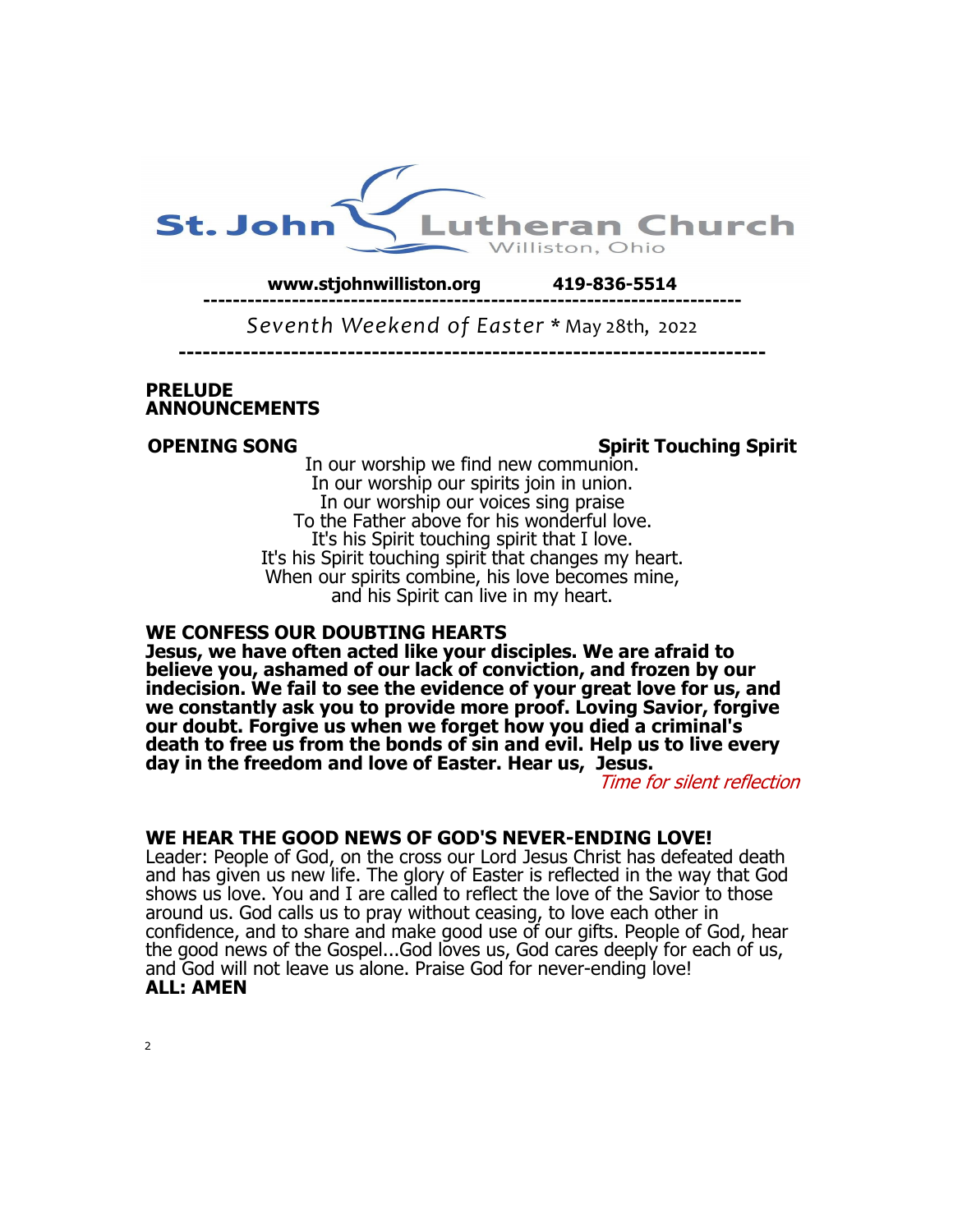### **FIRST READING Acts 16:16-34**

One day, as we were going to the place of prayer, we met a slave-girl who had a spirit of divination and brought her owners a great deal of money by fortunetelling. While she followed Paul and us, she would cry out, "These men are slaves of the Most High God, who proclaim to you a way of salvation." She kept doing this for many days. But Paul, very much annoyed, turned and said to the spirit, "I order you in the name of Jesus Christ to come out of her." And it came out that very hour.

But when her owners saw that their hope of making money was gone, they seized Paul and Silas and dragged them into the marketplace before the authorities. When they had brought them before the magistrates, they said, "These men are disturbing our city; they are Jews and are advocating customs that are not lawful for us as Romans to adopt or observe." The crowd joined in attacking them, and the magistrates had them stripped of their clothing and ordered them to be beaten with rods. After they had given them a severe flogging, they threw them into prison and ordered the jailer to keep them securely. Following these instructions, he put them in the innermost cell and fastened their feet in the stocks.

About midnight Paul and Silas were praying and singing hymns to God, and the prisoners were listening to them. Suddenly there was an earthquake, so violent that the foundations of the prison were shaken; and immediately all the doors were opened and everyone's chains were unfastened. When the jailer woke up and saw the prison doors wide open, he drew his sword and was about to kill himself, since he supposed that the prisoners had escaped. But Paul shouted in a loud voice, "Do not harm yourself, for we are all here." The jailer called for lights, and rushing in, he fell down trembling before Paul and Silas. Then he brought them outside and said, "Sirs, what must I do to be saved?" They answered, "Believe on the Lord Jesus, and you will be saved, you and your household." They spoke the word of the Lord to him and to all who were in his house. At the same hour of the night he took them and washed their wounds; then he and his entire family were baptized without delay. He brought them up into the house and set food before them; and he and his entire household rejoiced that he had become a believer in God.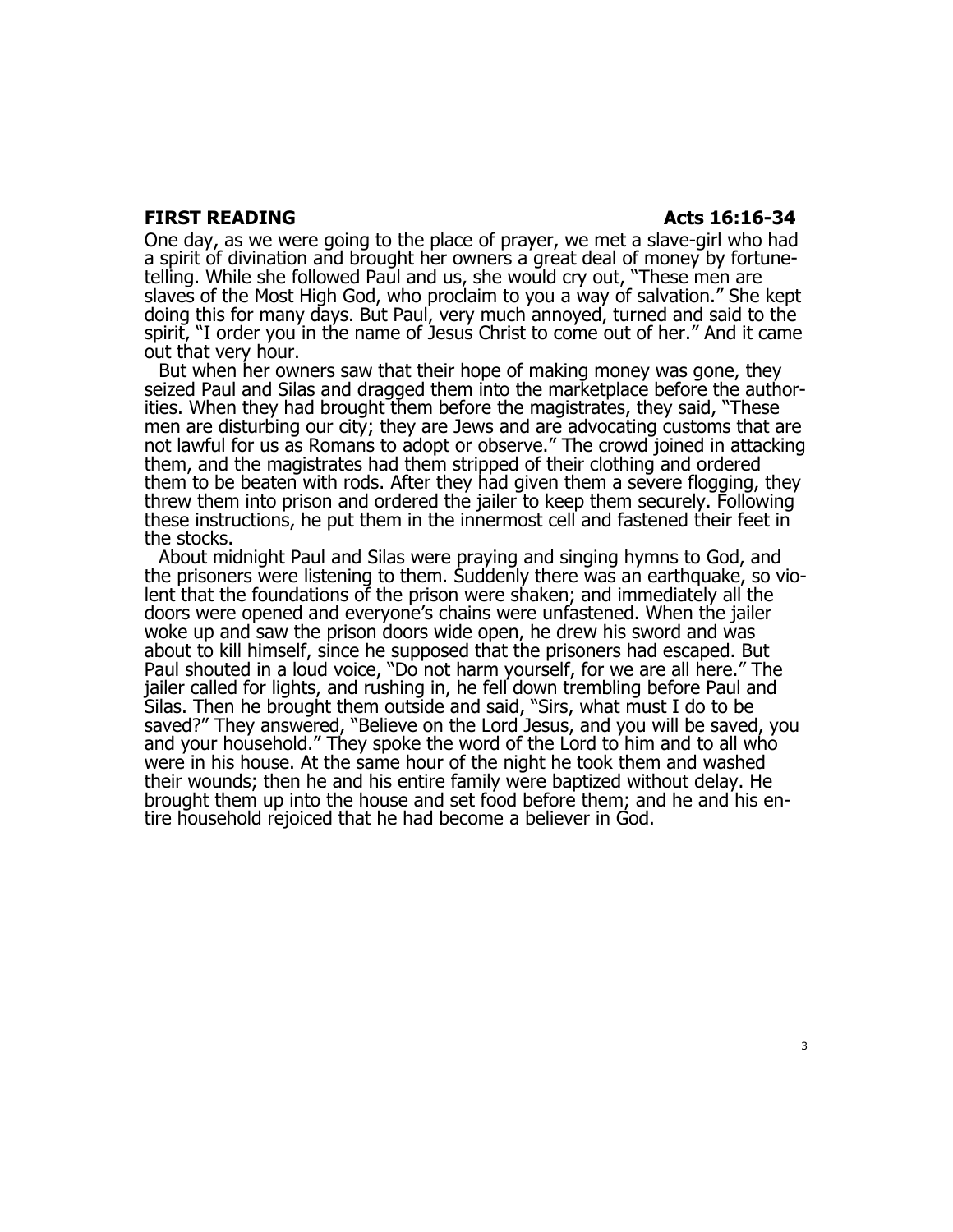SECOND READING Revelation 22:12-14, 16-17, 20-21

"See, I am coming soon; my reward is with me, to repay according to everyone's work. I am the Alpha and the Omega, the first and the last, the beginning and the end."

Blessed are those who wash their robes, so that they will have the right to the tree of life and may enter the city by the gates.

"It is I, Jesus, who sent my angel to you with this testimony for the churches. I am the root and the descendant of David, the bright morning star." The Spirit and the bride say, "Come." And let everyone who hears say, "Come." And let everyone who is thirsty come. Let anyone who wishes take the water of life as a gift. The one who testifies to these things says, "Surely I am coming soon." Amen. Come, Lord Jesus! The grace of the Lord Jesus be with all the saints. Amen.

### GOSPEL John 17:20-26

[Jesus prayed:] "I ask not only on behalf of these, but also on behalf of those who will believe in me through their word, that they may all be one. As you, Father, are in me and I am in you, may they also be in us, so that the world may believe that you have sent me. The glory that you have given me I have given them, so that they may be one, as we are one, I in them and you in me, that they may become completely one, so that the world may know that you have sent me and have loved them even as you have loved me. Father, I desire that those also, whom you have given me, may be with me where I am, to see my glory, which you have given me because you loved me before the foundation of the world.

"Righteous Father, the world does not know you, but I know you; and these know that you have sent me. I made your name known to them, and I will make it known, so that the love with which you have loved me may be in them, and I in them."

### SERMON **Matthew Milbrodt Matthew Milbrodt**

### CONFESSION OF FAITH

4 me to be with him. Amen ALL: I have faith in God, in response to overwhelming love. I believe God created me and all I have, and has given me gifts beyond measure. I have faith in Jesus, who emptied himself out of great love for me. I believe Christ died on a cross for my sin, conquered death and the power of evil, and was raised to life on the third day. His death is mine and his resurrection is mine. New life is a gift because of Jesus' words and work. I believe in the Holy Spirit in response to overwhelming love. I believe the Holy Spirit is present among us and lives within each person. The Spirit calls people through the Gospel and creates and builds the church of Christ. Through the power of the Spirit, I have power to stand in strength against all adversity. I believe Jesus is preparing a place for me and will come again to take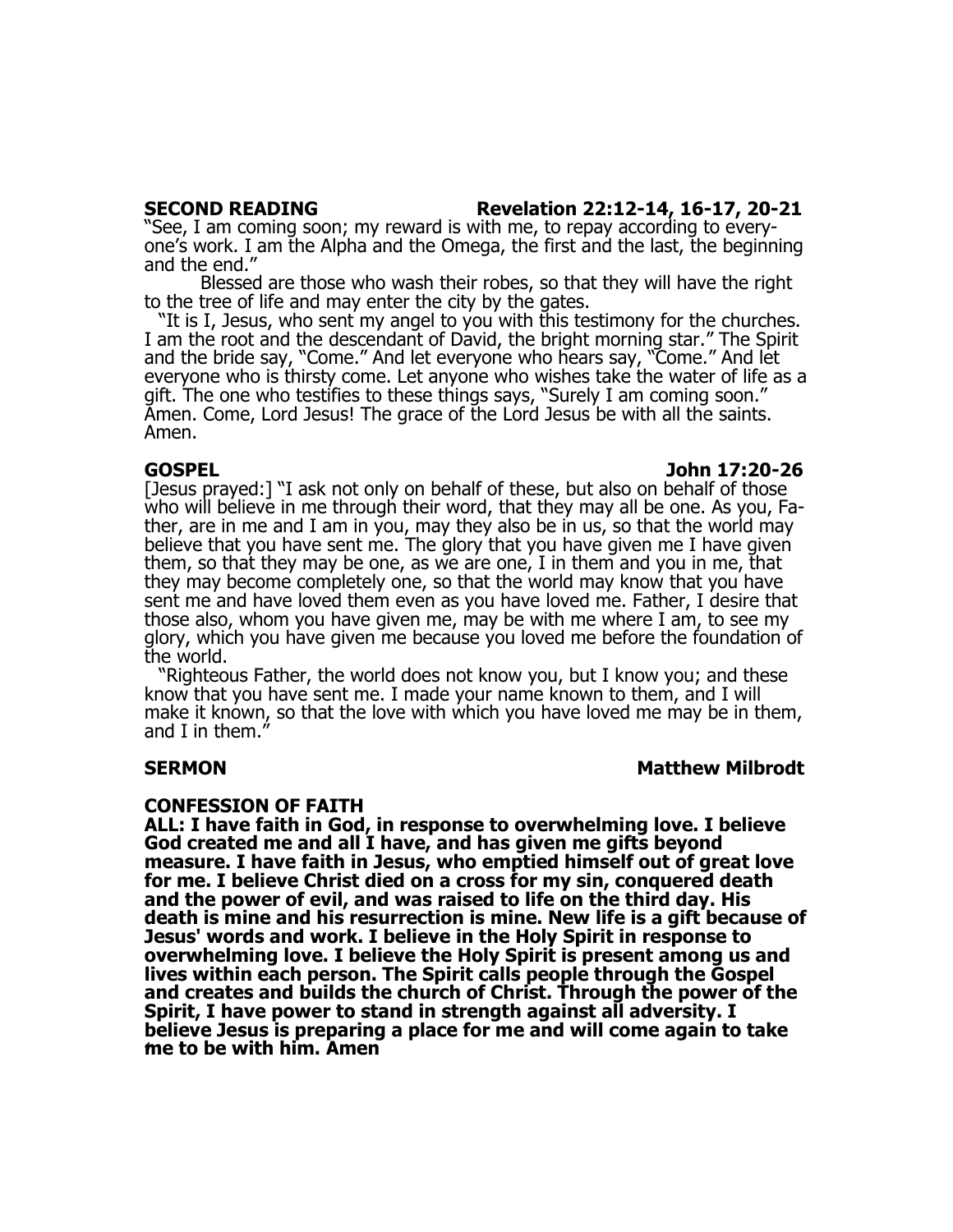### OFFERING PRAYER

Leader: Living God, All: you gather the wolf and the lamb to feed together in your peaceable reign, and you welcome us all at your table. Reach out to us through this meal, and show us your wounded and risen body, that we may be nourished and believe in Jesus Christ, our Savior and Lord. Amen.

# SONG Thy Word The United States of the United States of the United States of the United States of the United States of the United States of the United States of the United States of the United States of the United States o

### **Chorus** Thy Word is a lamp unto my feet and a light unto my path Thy Word is a lamp unto my feet and a light unto my path

When I feel afraid, Think I've lost my way Still You're there right beside me. And nothing will I fear, As long as You are near, Please be near me to the end. **Chorus** 

## PRAYERS

Leader: God, in your mercy, ALL: hear our prayer.

### THE LORD'S PRAYER

All: Our Father in heaven, hallowed be your name, your kingdom come, your will be done, on earth as in heaven. Give us today our daily bread. Forgive us our sins, as we forgive those who sin against us. Save us from the time of trial and deliver us from evil. For the kingdom, the power, and the glory are yours, now and forever. Amen

## BLESSING

Leader: God, the Author of life, Christ, the living Cornerstone, and the life-giving Spirit of adoption, bless you now and forever. ALL: Amen.

### SENDING SONG **America, the Beautiful**

O beautiful for spacious skies, For amber waves of grain. For purple mountain majesty, above the fruited plain.

### **Refrain** America! America! God shed his grace on thee, And crown thy good with brotherhood, From sea to shining sea.

O beautiful for patriot dream that sees beyond the years, Thine alabaster cities gleam, undimmed by human tears.

Refrain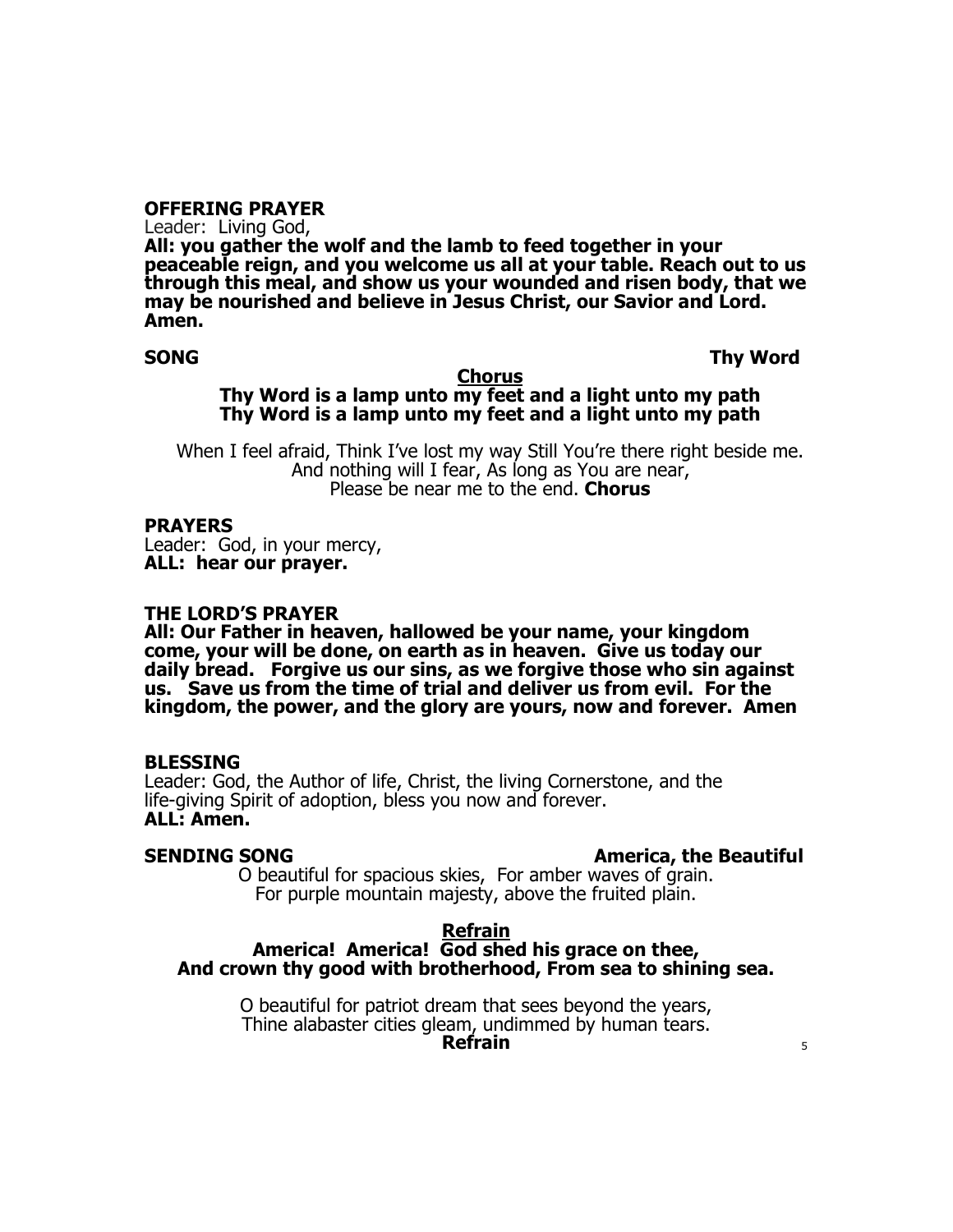DISMISSAL Leader: Alleluia! Christ is risen. ALL: Christ is risen indeed. Alleluia! Leader: Go in peace. Tell what God has done. ALL: Thanks be to God.



# This Week at St. John

Mon: Office closed Tues: Blankets 9 AM Wed: McDonalds 7 AM Sat: Worship 5 PM **Sun:** Worship 9 AM

# In Our Prayers

Audry S.-medical concerns Marilyn Sandrock– medical concerns Carolyn Lasseter– medical concerns Lucy Witt– medical concerns Lauren Studer– medical concerns Betty Roecker– medical concerns Gary Carstensen– medical concerns Dan Jeffers– medical concerns **Serving This Week** Friends and family of Ruth Pendrey

Lector: Diana Pfaff **Ushers:** The Gerkensmevers Acolyte: Kennedy Donnelly

### ALTAR FLOWERS

The altar are given to the Glory of God, in memory of Roy and Frieda Zunk and in celebration of Gary and Darlene Carstensen's 59th anniversary and given by Gary and Darlene Carstensen.

### CHANCEL FLOWERS

The chancel are given to the Glory of God, in memory of Delbert Base and given by Diana and Christopher Pfaff.

The chancel flowers are given to the Glory of God, in loving memory of Delbert Base, father, grandfather and great grandfather and given by Cheryl Berger, Kelly, Craig and Morgan Morse, Jeremiah and Shelby Berger.



### GAME NIGHT AND APPETIZERS

Come and bring your favorite board game or card game and an appetizer to share. We will meet Saturday, May 28, immediately following worship. Join us for fun, food and fellowship. Please bring your family and friends!